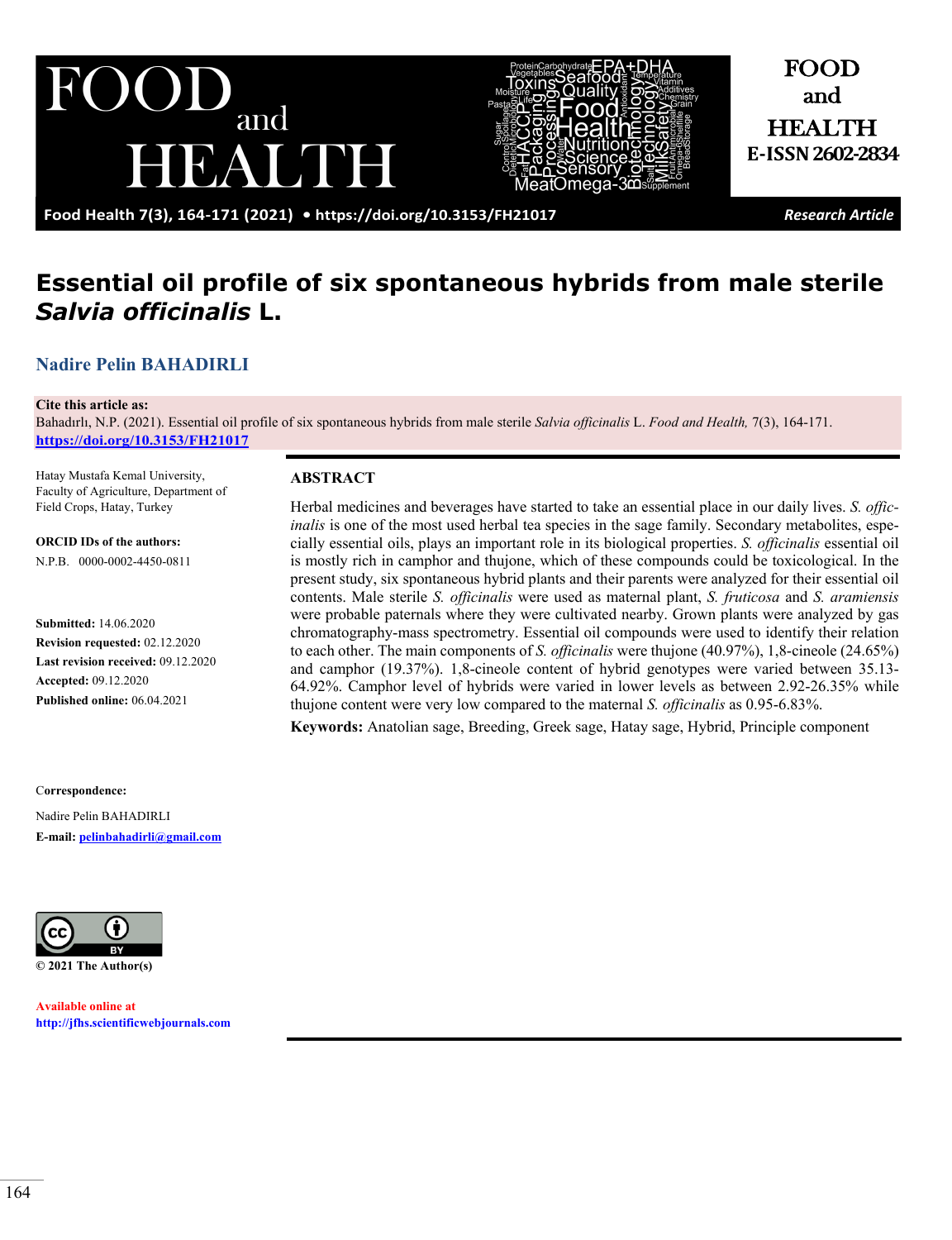#### **Introduction**

Essential oils are complex combinations of volatile, organic compounds that provide the flavor and fragrance of a plant (Tisserand and Yound, 2014). Essential oils had proficiency in the prevention and cure of various diseases and worked as an antiviral, antibacterial, antioxidant, antidiabetic, and anticancer agent (Tanu and Harpreet, 2016). Many of the herbal products contain essential oils besides other biological constituents.

The genus *Salvia*, with approximately 1000 species, is an important genus regarding secondary metabolite contained species in the Lamiaceae family. The genus is widely distributed from the Far East, through Europe and across to the New World (Kintzios, 2000). Flora of Turkey represented by 100 species, seven varieties of the genus *Salvia* (Kusaksiz, 2019). Secondary metabolites of the genus have been studied to determine its antioxidant, antimicrobial, anti-Alzheimer, anticancer and insecticidal properties (Pavlidou et al., 2004; Senel et al., 2010; Exarchou et al., 2015; Sarrou et al., 2016). *Salvia* species has a great value in cosmetic, food and pharmaceutical industries (Carović-Stanko et al., 2016). The amount of trade for nature collected medicinal and aromatic plants are difficult to find, especially in underdeveloped countries. Commercially used *Salvia* species from Turkey are *S. coccinea*, *S. farinacea*, *S. microphylla*, *S. officinalis*, *S. officinalis* 'Incterina', *S. officinalis* 'Purpurascens', *S. officinalis* 'Tricolor', *S. splendens*, *S. x superba* and *S. transylvanica* (Karabacak, 2009). In Turkey, total sage cultivation (species not mentioned) is nearly 412 ha (Karik and Tunctürk, 2019). *S. fruticosa* and *S. officinalis* are the main species that cultivated and exported. Most of the *S. fruticosa* still collect from nature; an also small amount of cultivation has been producing for both *S. officinalis* and *S. fruticosa* (Arslan, 2014). *S. fruticosa*, in 2019, was exported that the amount of 500 tonnes (Kusaksiz, 2019). Three *S. officinalis* varieties (Erada TJ, Güripek and Elif) and one *S. fruticosa* variety (Karık) were recorded (Anonymous, 2020). Cultivation of registered varieties are essential to obtain standardized leaf and essential oil. Essential oil standards of *S. officinalis* were published in ISO 9909:1997. This report dedicated that essential oil composition of *S. officinalis* L. should contain α-thujone (18.0- 43.0%), camphor (4.5-24.5%), 1,8-cineole (5.5-13.0%), *β*thujone (3.0-8.5%), *α*-humulene (≤12.0%), *α*-pinene (1.0- 6.5%), camphene (1.5-7.0%), limonene (0.5-3.0%), bornyl acetate ( $\leq$ 2.5%), linalool and bornyl acetate ( $\leq$ 1.0%). Herbal monograph of *Salvia officinalis* was reported from the European Medicines Agency (EMA, 2016). Extensive ranges for compounds could be seen in the report. *S. officinalis* know with its high content of thujone, and thujone reported to be neurotoxic. In the European Union herbal monograph on *S.* 

*officinalis* L. suggested that chemotypes with low content of thujone should be preferred (EMA, 2016). New varieties of sage with a high leaf and essential oil yields, also resistant to diseases should be developed.

*Salvia* species from Turkey's flora are insect-pollinated and outcrossing. There are several studies revealed hybridization in nature (Hedge, 1982). In the Flora of Turkey, Davis (1982) stated that many *Salvia* species create hybrids in the natural flora of Turkey. Hybrids between *S. suffruticosa* × *S. bracteata* named *S.*×*spireaefolia*; and also, from Iranian flora hybridization between *S. suffruticosa*×*S. hydrangea* were reported (Davis, 1982). Furthermore, hybrids between S. *ceratophylla* and *S. aethiopis, S. cyanescens* and *S. candidissima*  were reported (Davis, 1982). Flower type (pin, thrum and homestyle) seen as the biggest obstacle for interspecific crossing (Haque and Ghoshal, 1981). In that study, during three years, fourteen *Salvia* species (*S. coccinea*, *S. splendens*, *S. farinacea*, *S. hispanica*, *S. grahamii*, *S. pratensis*, *S. taraxacifolia*, *S. aegyptica*, *S. tilifolia*, *S refle*x*a*, *S. glutinosa*, *S. verbenaca*, *S. hormium*, *S. lucantha*) were crossed and only in three species positive results were obtained.

*S. officinalis*, *S. fruticosa* and *S. aramiensis* present in the same section of the genus (Dogan et al., 2008). Natural hybrids from the flora of Croatia were recorded and analyzed with molecular markers (Radosavljevic et al., 2019; Rivera et al., 2019). Spontaneous hybridization between *Salvia officinalis* and *S. lavandulifolia* and *S. officinalis* and *S. fruticosa*, *S. fruticosa* and *S. tomentosa* in the cultivated areas were reported in different researches (Sanchez Gomez et al., 1995; Evropi-Sofia, 2013; Herraiz-Penalver et al., 2015; Bahtiyarca Bagdat et al., 2017). Male sterility of *S. officinalis* sourced from partially and completely undeveloped microspores were reported from the study of Linnert (1955). Essential oils and herb yield were the primary purposes of these studies. Artificial hybridization between *S. officinalis*, *S. fruticosa* and *S. tomentosa* were done by Putiesky et al. (1990), and cultivar called Neve Ya'ar No:4 were recorded (Dudai et al., 1999). Furthermore, artificial hybridization between *S. fruticosa*, *S. officinalis* and *S. aramiensis* were studied (Bahadirli and Ayanoglu, 2019). In these studies, essential oil content and rate of compounds were found in the middle of the parent plants while in some of them higher contents were observed.

The aim of this study was to identify essential oil content and compounds of the spontaneous hybrids from the seeds of male sterile *S. officinalis* that cultivated nearby *S. fruticosa* and *S. aramiensis*. Furthermore, to reveal their relations with parents by principle component analysis.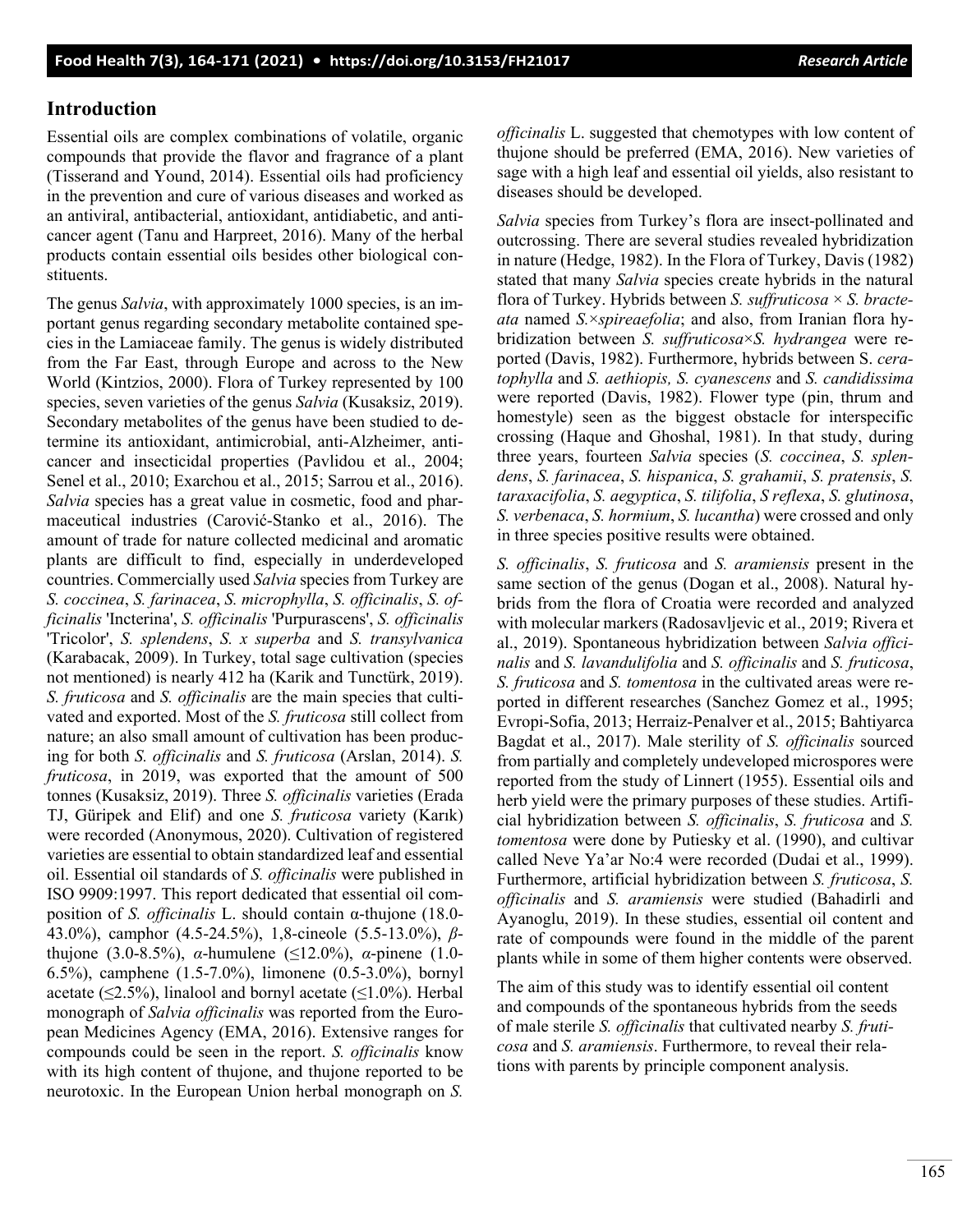# **Materials and Methods**

### *Plant Material*

The seeds of the plant materials used for this study came from experimental field from Department of Field Crops, Hatay Mustafa Kemal University where *S. officinalis*, *S. fruticosa* and *S. aramiensis* were cultivated in nearby plots. Flowering started at the late of March in *S. fruticosa*, beginning of April for *S. officinalis* and mid of April for *S. aramiensis*. In both *S. officinalis* and *S. fruticosa* flowering continue almost two months and flowering overlap in three of the species in the study. To prove the male sterility of *S. officinalis* firstly anthers were removed and examined with triphenyl tetrazolium for vitality of pollens. Secondly, some of the flower stems were covered with net to detect if there is any selfpollination. *S. officinalis* seeds were collected during summer season in 2018. Most of the collected seeds were empty (without any embryo). Selected seeds primed in 500 ppm GA<sup>3</sup> solution for 24 hours before placing in petridishes. The germination gen-erally starts in seven days to one month. After germinations of the seeds (3-5 cm), the plants were sown in a plastic viol and placed in a green house. Planting material comprise peat and perlite mix (1/3). When the seedlings grow up to 20 cm, the seedlings planted in plastic pots. During summer time seedlings were placed outside of the green house and watered when needed. Grown hybrid plants were harvested in late July and air dried in drying oven at 35 °C.

## *Essential Oil Extraction*

Dry leaves were hydro-distilled for 3 hours with using Clevenger-type apparatus. Essential oil ratio was calculated as the mean value from dry plant material weight and expressed in g/100 g dry weight (%). Essential oils were kept in amber vials at  $+4$  °C for further analysis.

## *Essential Oil Analyses*

The essential oils were determined according the method described by Bahadirli and Ayanoglu (2019). Seperations and determination of the essential oil components were done by GC-MS (Gas Chromatography Mass Spectrometry) device Thermo Scientific ISQ Single Quadrupole. Approximately 5 µl of essential oil was dissolved in a 2 ml cyclohexane for GC-MS injection. Separation of the essential oils were carried out by a TG-Wax MS (5% Phenyl Polysilphenylene-siloxane, 0.25 mm inner diameter \* 60 m length, 0.25 µm film thickness) column. The ionization energy was calibrated as 70 eV, and the mass interval was m/z 1.2- 1200 amu. The scan mode was used as the screening more in data collection.

MS transfer line temperature was 250°C, MS ionization temperature was 220°C, and whereas colon temperature was 50°C at the beginning, then it was increased up to 220°C with 3°C/min rate. The structure of each component was defined using mass spectrums (Wiley 9) with Xcalibur software. Retention indices were determined using retention times of nalkanes (C8-C40) that were injected after the plants essential oil under the same chromatographic conditions.

### *Principal Component Analysis (PCA)*

Comparison of Essential oils between parent species and hybrids were analyzed with PCA using XLSTAT (2009) statistics program. The compounds (PCA) that appeared in an amount higher than 1% in at least one sample were used.

# **Results and Discussion**

The essential oil content of hybrids and their parent plants was determined. *S. officinalis* essential oil (EO) content was 2.5%, *S. fruticosa* EO content was 3.5% and *S. aramiensis* EO content was 2.14%. Essential oil rates of hybrid plants were found as follows H-1 was 2.10%, H-2 was 3.40%, H-3 was 3.0%, H-4 was 3.20%, H-5 was 1.60% and H-6 was 2.5%. *S. officinalis* × *S. lavandulifolia* hybrid essential oil content found in the middle of the parent species and essential oil ranged between 0.9-2.8% (Herraiz-Penalver et al., 2015).

Essential oil compounds were determined by GC-MS analysis and results were given in Table 1. The main components of *S. officinalis* were thujone 40.97%, 1,8-cineole 24.65% and camphor 19.37%. Thujone levels of all hybrid plants were found much lower than maternal plant *S. officinalis*, the range was 0.95-6.83%. All of the hybrid plants' 1,8-cineole range were higher than *S. officinalis* and ranged between 35.13-64.92%. Both of the *S. fruticosa* (50.27%) and *S. aramiensis* (57.76%) had higher 1,8-cineole rate than *S. officinalis*. All of the hybrids 1,8-cineole content were in the middle of the parents except H-2, 1,8-cineole was 64.92%.

Spontaneous hybrid between *S. officinalis* and *S. lavandulifolia* were investigated for essential oil composition (Sanchez Gomez et al., 1995). In the study, hybrid plants' essential oil content found as same as *S. officinalis* 0.60%. Major compounds of *S. officinalis* essential oil were α-thujone 22.82%, 1,8-cineole 15.71%, viridiflorol 10.92%, β-thujone 4.32% and camphor 4.99%, while hybrid plants' essential oil composition found as 1,8-cineole 18.01%, β-pinene 14.11%, camphor 10.80%, α-thujone 3.04% and β-thujone 0.56% (Sanchez Gomez et al., 1995).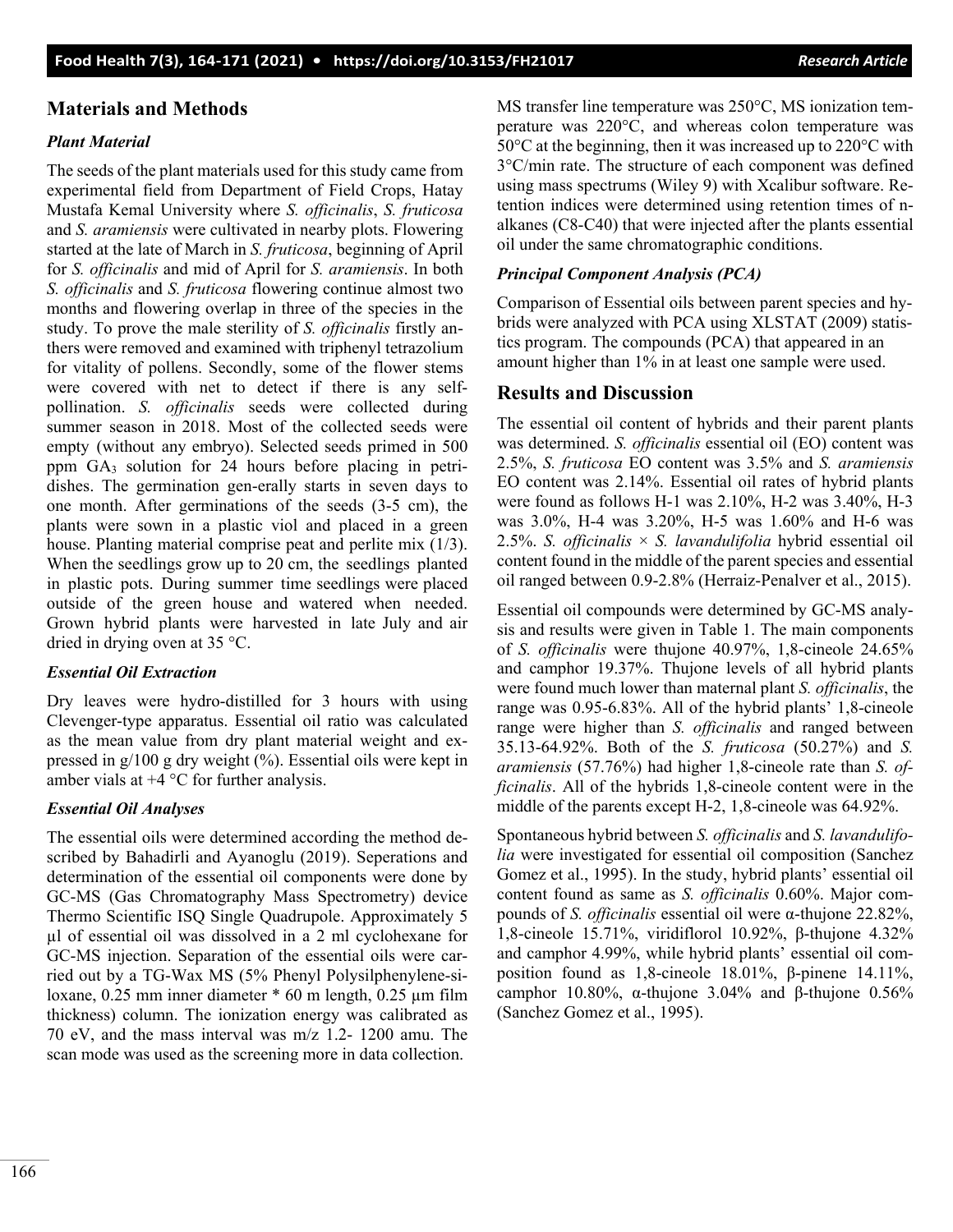#### **Food Health 7(3), 164-171 (2021) • <https://doi.org/10.3153/FH21017>***Research Article*

| Compound Name          | RI*  | M     | $F-A$ | $F-F$ | $H-1$ | $H-2$ | $H-3$ | $H-4$ | $H-5$ | $H-6$ |
|------------------------|------|-------|-------|-------|-------|-------|-------|-------|-------|-------|
| $\alpha$ -Pinene       | 1034 | 0.90  | 4.34  | 6.99  | 5.69  | 4.05  | 6.48  | 5.79  | 4.47  | 5.65  |
| Camphene               | 1098 | 0.97  | 0.08  | 6.82  | 4.22  | 0.52  | 5.56  | 4.80  | 5.24  | 3.12  |
| $\beta$ -Pinene        | 1135 | 1.16  | 20.03 | 2.94  | 4.72  | 8.09  | 4.13  | 4.92  | 9.57  | 5.15  |
| $\alpha$ -Myrcene      | 1160 | 1.44  | 1.78  | 1.38  | 2.03  | 2.55  | 1.63  | 2.48  | 2.41  | 3.15  |
| $\alpha$ -Phellandrene | 1179 | 0.02  | 1.51  | Nd    | 0.17  | 0.27  | 0.07  | 0.16  | 0.21  | 0.19  |
| $\alpha$ -Terpinene    | 1197 | 0.04  | nd    | 0.07  | 0.06  | 0.15  | 0.12  | 0.08  | nd    | nd    |
| Limonene               | 1205 | 0.97  | 2.67  | 1.31  | 1.08  | 0.98  | 1.23  | 1.09  | 1.03  | 1.08  |
| $\gamma$ -Terpinene    | 1245 | 0.26  | 0.13  | 0.08  | 0.35  | 0.73  | 0.38  | 0.37  | 0.12  | 0.57  |
| 1,8-cineole            | 1278 | 24.65 | 57.76 | 50.27 | 53.73 | 64.92 | 44.17 | 48.45 | 35.13 | 52.92 |
| $p$ -Cymene            | 1302 | 0.30  | nd    | 1.00  | 0.20  | 0.24  | 0.21  | 0.14  | 0.07  | 0.36  |
| 1-Octen-3-ol           | 1457 | 0.06  | 0.07  | 0.06  | 0.06  | nd    | 0.04  | 0.03  | 0.21  | nd    |
| Sabinene hydrate       | 1496 | 0.54  | 1.24  | 0.07  | 0.55  | 0.67  | 0.16  | 0.66  | 0.37  | 0.45  |
| Linalool               | 1535 | 0.12  | nd    | 0.42  | 0.35  | 0.19  | 0.40  | 0.2   | 0.56  | 0.21  |
| Thujone                | 1587 | 40.97 | nd    | 1.06  | 1.70  | 6.83  | 2.47  | 2.05  | 0.95  | 3.30  |
| Valencene              | 1631 | nd    | nd    | Nd    | 0.02  | nd    | 0.07  | 0.08  | nd    | 0.27  |
| Caryophyllene          | 1662 | 0.88  | 4.80  | 1.07  | 3.01  | 2.04  | 1.38  | 4.40  | 1.14  | 6.67  |
| Bornyl acetate         | 1700 | 1.17  | nd    | 0.27  | 0.38  | 1.81  | 0.92  | 1.45  | 0.41  | nd    |
| $\alpha$ -Terpineol    | 1701 | nd    | nd    | 3.95  | 1.58  | nd    | 3.21  | nd    | nd    | nd    |
| Camphor                | 1714 | 19.37 | nd    | 18.44 | 15.55 | 2.92  | 23.68 | 16.22 | 26.35 | 11.29 |
| $\alpha$ -Humulene     | 1721 | 0.14  | 0.55  | 0.28  | 0.31  | 0.46  | 0.47  | nd    | nd    | nd    |
| Borneol                | 1740 | 1.97  | nd    | Nd    | 1.96  | 0.79  | 1.70  | 3.19  | 0.58  | 2.43  |
| Geranyl acetate        | 1760 | nd    | nd    | Nd    | nd    | nd    | nd    | 0.03  | 0.35  | nd    |
| Viridiflorol           | 2048 | 2.18  | nd    | 0.67  | 0.12  | 0.06  | 0.34  | 0.60  | 7.24  | 0.27  |
| Spathulenol            | 2089 | nd    | 1.13  | 0.05  | nd    | nd    | nd    | nd    | nd    | nd    |
| Caryophyllene oxide    | 2084 | 0.49  | 0.96  | 0.92  | 0.10  | nd    | 0.15  | 0.45  | 1.03  | 0.60  |
| Junipene               | 2365 | nd    | nd    | 0.04  | 0.03  | nd    | 0.02  | 0.08  | 0.73  | 0.08  |
| Total                  |      | 98.60 | 97.05 | 98.16 | 97.97 | 98.27 | 98.91 | 97.72 | 98.17 | 97.76 |

|  | Table 1. Essential oil compounds of hybrid genotypes and their parents |  |  |
|--|------------------------------------------------------------------------|--|--|
|  |                                                                        |  |  |

nd= not detected, \*RI= Retention Indices were calculated according to the *n*-alkanes

M=Mother plant (*S. officinalis*); F-A=Father plant (*S. aramiensis*); F-F=Father plant (*S. fruticosa*); H=hybrid plant

First artificial hybridization between *S. officinalis* and *S. fruticosa* was reported from Putievsky et al. (1990). In the study, thujone levels of hybrids found close to *S. officinalis,* while 1,8-cineole and camphor found in the middle of the parent plants. *S. officinalis* essential oil major compounds found as α-thujone 55.0%, 1,8-cineole 13.0%, β-thujone 10.0% and camphor 2.0%, *S. fruticosa* essential oil major compounds found as 1,8-cineole 48.0%, β-pinene 11.0% and camphor 8.0%. The major compounds of hybrids when *S. officinalis*  used as maternal determined as 1,8-cineole 30.0%, α-thujone 27.0%, β-thujone 7.0% and β-pinene 7.0%. When *S. fruticosa* used as maternal plant hybrid, essential oils found as thujone 29.0%, 1,8-cineole 24.0%, β-thujone 7.0% and β-pinene 7.0%. Later that research, artificial hybrid between *S. officinalis* and *S. fruticosa* named Neve Ya'ar No:4 was studied for yield and essential oil characteristics (Dudai et al., 1999). Their results showed that major compounds of essential oil

components were camphor (28.19%), thujone (22.20%) and 1,8-cineole (13.67%) (Dudai et al., 1999). Moldavian infraspecific hybrid *S. officinalis* cv. Miracol was analyzed and the major compounds of essential oil were found as α-thujone 21.24%, camphor 19.14% and 1,8-cineole 10.37% (Gonceariuc, 2014). A spontaneous hybrid from the cultivated area of *S. officinalis* and *S. lavandulifolia* subsp. *lavandulifolia* essential oil compounds were found as estimated for essential oil compounds. 1,8-cineole rates of *S. lavandulifolia* subsp. *lavandulifolia* found between 15.5-55.1%, in *S. officinalis* 3.3-11.1% and in hybrid 12.0-34.7%. α-thujone rates in of *S. lavandulifolia* subsp. *lavandulifolia* found between 0-0.2%, in *S. officinalis* 25.4-57.2% and in hybrid 13.6-23.6%. Camphor rate in *S. lavandulifolia* subsp. *lavandulifolia* 0.8-6.8%, in *S. officinalis* 1.6-10.8% and in hybrid 1.5-4.1% (Herraiz-Penalver et al., 2015). Another spontaneous hybrid were studied for essential oil content (Bahtiyarca Bagdat et al., 2017). Main components of essential oils showed wide variations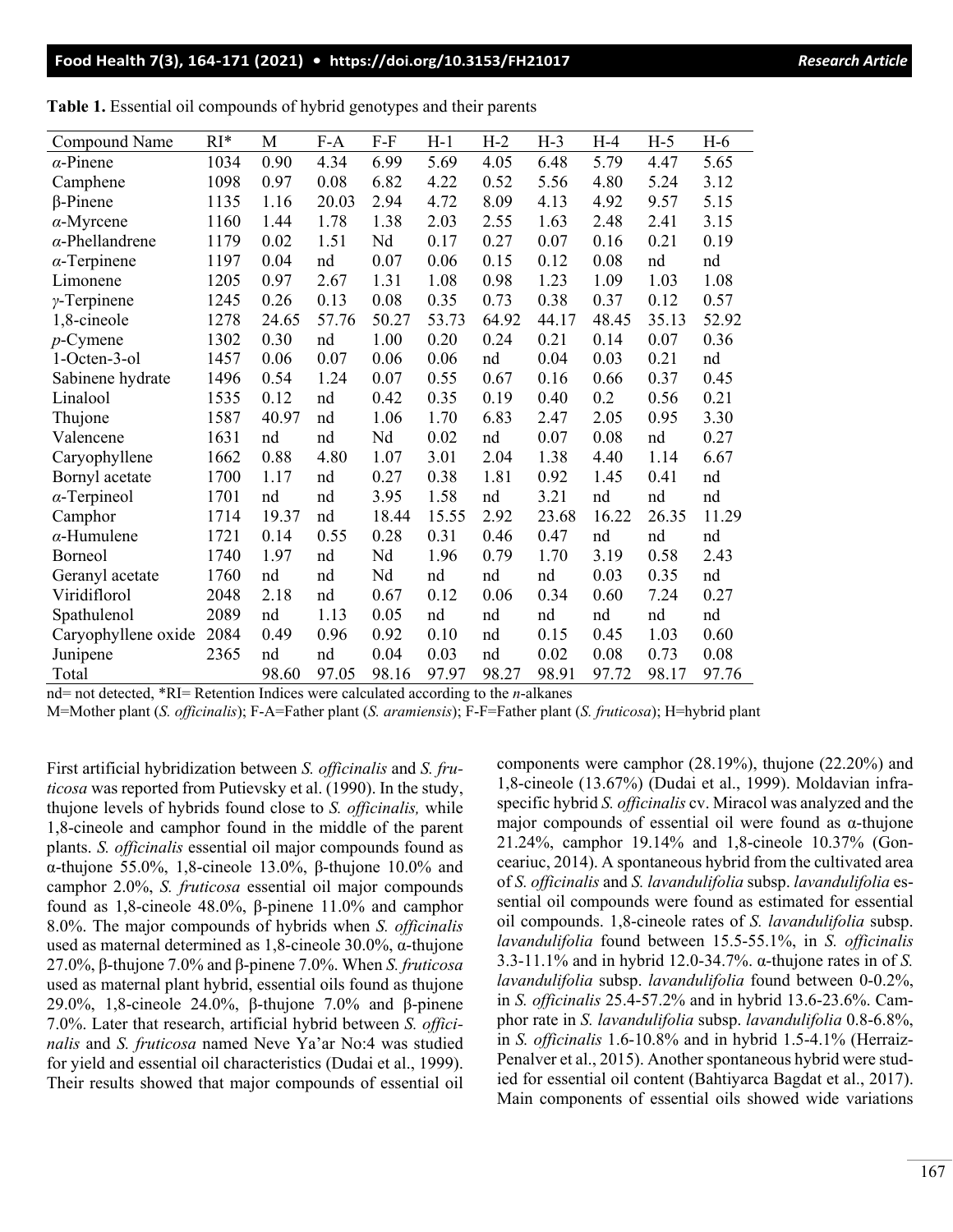such as α-thujone 8.32-42.46 %, β-thujone 2.02-21.39 %, 1,8 cineole 4.66-29.34 %, borneol 0.91-16.73 % and camphor 4.22-30.77%.

Principle Component Analysis (PCA) on essential oil compounds of all genotypes resulted in that high correlation was observed between EO compounds and genotypes. Thujone and camphor compounds had a negative correlation with 1,8 cineole, *α*-*β* pinene and camphene. Variables (F) F1 and F2 that explains 95.15% of the variations were chosen to create two-dimensional graphic and results were given in Figure 1. The figure shows the distribution of hybrids and their parents according to their essential oil compounds. S. officinalis placed far from all of the other genotypes in the figure. H-1 and H-2 were in the middle of the *S. fruticosa* while H-3, H-4, H-5 and H-6 were between *S. fruticosa* and *S. officinalis*, but close the *S. fruticosa*.



Variables (axes F1 and F2: 95.15%)

**Figure 1.** Hybrids and their parents' distribution by PCA according to essential oil compounds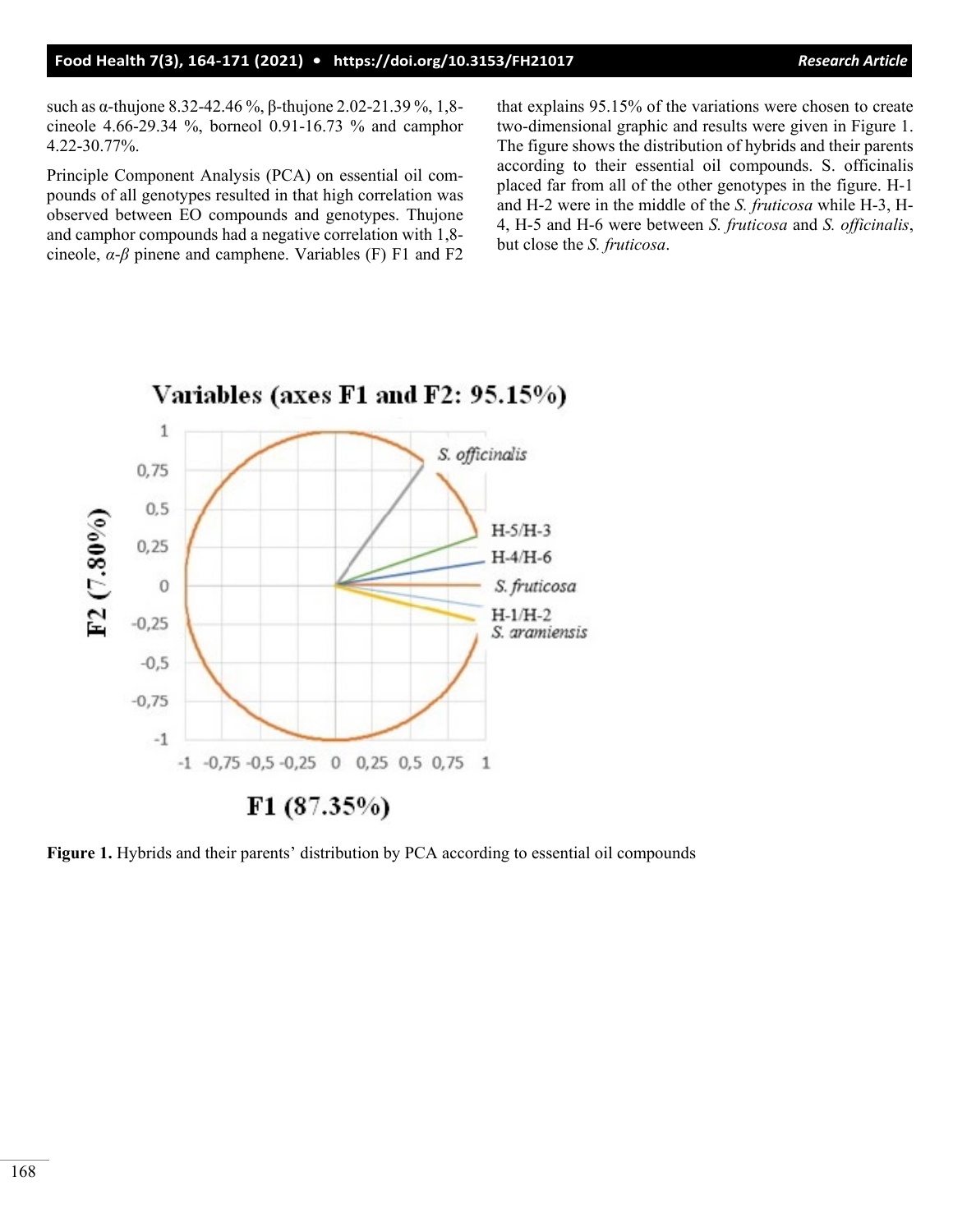According to the results, genotypes were distributed according to their 1,8-cineole, thujone and camphor content. Results were compatible with other studies. Jug-Ducakovic et al. (2012) were found a high negative correlation between thujone and camphor content in *S. officinalis* genotypes. Cvetkovikj et al. (2015), were analyzed 25 *S. officinalis* population according to their essential oil compounds and genotypes were distributed by high Thujone high trans-caryophyllene content. In the study of Herraiz-Penalver et al. (2015), PCA analysis separated the genotypes regarding of their thujone and 1,8-cineole rate.

#### **Conclusion**

The findings clearly illustrate that spontaneous hybridization has been occurred between *S. officinalis*, *S. fruticosa* and *S. aramiensis*. Male sterility of *S. officinalis* helped to identify the hybridization. Developing new cultivars still remains its importance, especially in medicinal and aromatic plants. New cultivars of sage with high yield, low camphor and thujone levels needed in medicinal and aromatic plant market. In the study, high 1,8-cineole with low camphor and thujone content were observed. However, camphor levels were not varied as thujone and 1,8-cineole content. *S. fruticosa* has been used mostly from collected materials from nature. Besides that, *S. officinalis* already has great value for trading. In the study, cultivated plants of *S. fruticosa* and *S. aramiensis* from the flora of Hatay were used. It is important to use existing diversity from flora. The further field trial will have established to obtain yield and patent of the genotypes.

#### **Compliance with Ethical Standard**

**Conflict of interests:** The authors declare that for this article they have no actual, potential or perceived the conflict of interests.

**Ethics committee approval:** Author declare that this study does not include any experiments with human or animal subjects.

**Funding disclosure:** -

**Acknowledgments:** -

**Disclosure:** -

### **References**

**Arslan, N. (2014).** Yetiştirilen Bitkiler. In a. Güner & T. Ekim (Eds.), Resimli Türkiye florası vol 1 (P 295-318). İstanbul: Ali Nihat Gökyiğit Vakfı, Flora Araştırmaları Derneği and Türliye İş Bankası Kültür yayını, ISBN: 978-605-332- 220-7.

**Bahadirli, N.P., Ayanoglu F. (2019).** Preliminary results: Assessment of new *Salvia* chemotypes for herbal tea industry by hybridization. *Scientific Papers. Series A. Agronomy*, 62(1), 501-506.

**Bahtiyarca Bağdat, R., Çinkaya, N., Yüksel Demiray, K., Bozdemir, Ç., Çakır, E. (2017).** Common sage (*Salvia officinalis* L.) breeding studies in central Anatolian climatic conditions. *International Journal of Secondary Metabolite*, 4(3), 499-507.

<https://doi.org/10.21448/ijsm.377416>

**Carović-Stanko, K., Petek, M., Grdiša, M., Pintar, J., Bedeković, D., Ćustić, M.H., Satovic, Z., (2016).** Medicinal plants of the family Lamiaceae as functional foods - a review. *Czech Jornal of Food Sciences*, 34, 377-390. [https://doi.org/10.17221/504/2015](https://doi.org/10.17221/504/2015-CJFS)-CJFS

**Cvetkovikj, I., Stefkov, G., Karapandzova, M., Kulevanova, M. (2015).** Essential oil composition of *Salvia fruticosa* Mill. populations from Balkan Peninsula. *Macedonian Pharmaceutical Bulletin*, 61(1), 19-26. <https://doi.org/10.33320/maced.pharm.bull.2015.61.01.004>

**Davis, P.H. (1982).** *Flora of Turkey and The East Aegeans Islands (Vol: 1-11).* England: The Edinburg University Press. ISBN: 978-085-224-396-1.

**Doğan, M., Pehlivan, S., Akaydın, G., Bağcı, E., Uysal, F., Doğan, İ. (2008).** *Türkiye'de yayılış gösteren Salvia L. (Labiatae) cinsinin taxonomik revizyonu.* Tübitak Proje No: 104 T 450. Retrived from [https://app.trdizin.gov.tr/proje/TnpRMU1URT0/turkiye](https://app.trdizin.gov.tr/proje/TnpRMU1URT0/turkiye-de-yayilis-gosteren-salvia-l-labiatae-cinsinin-taxonomik-revizyonu)-de-

yayilis-gosteren-salvia-l-labiatae-cinsinin-[taxonomik](https://app.trdizin.gov.tr/proje/TnpRMU1URT0/turkiye-de-yayilis-gosteren-salvia-l-labiatae-cinsinin-taxonomik-revizyonu)-reviz[yonu](https://app.trdizin.gov.tr/proje/TnpRMU1URT0/turkiye-de-yayilis-gosteren-salvia-l-labiatae-cinsinin-taxonomik-revizyonu) (Accessed 05.01.2020).

**Dudai, N., Lewinsohn,E. Larkov, O., Katzir, I., Ravid, U., Chaimovitsh, D., Sa'adi, D., Putievsky, E. (1999).** Dynamics of Yield Components and Essential Oil Production in a Commercial Hybrid Sage (*Salvia officinalis* L.×*Salvia fruticosa* ev.) Neve Ya'ar No: 4. *Journal Agriculture Food Chemistry*, 47, 4341-4345.

<https://doi.org/10.1021/jf9901587>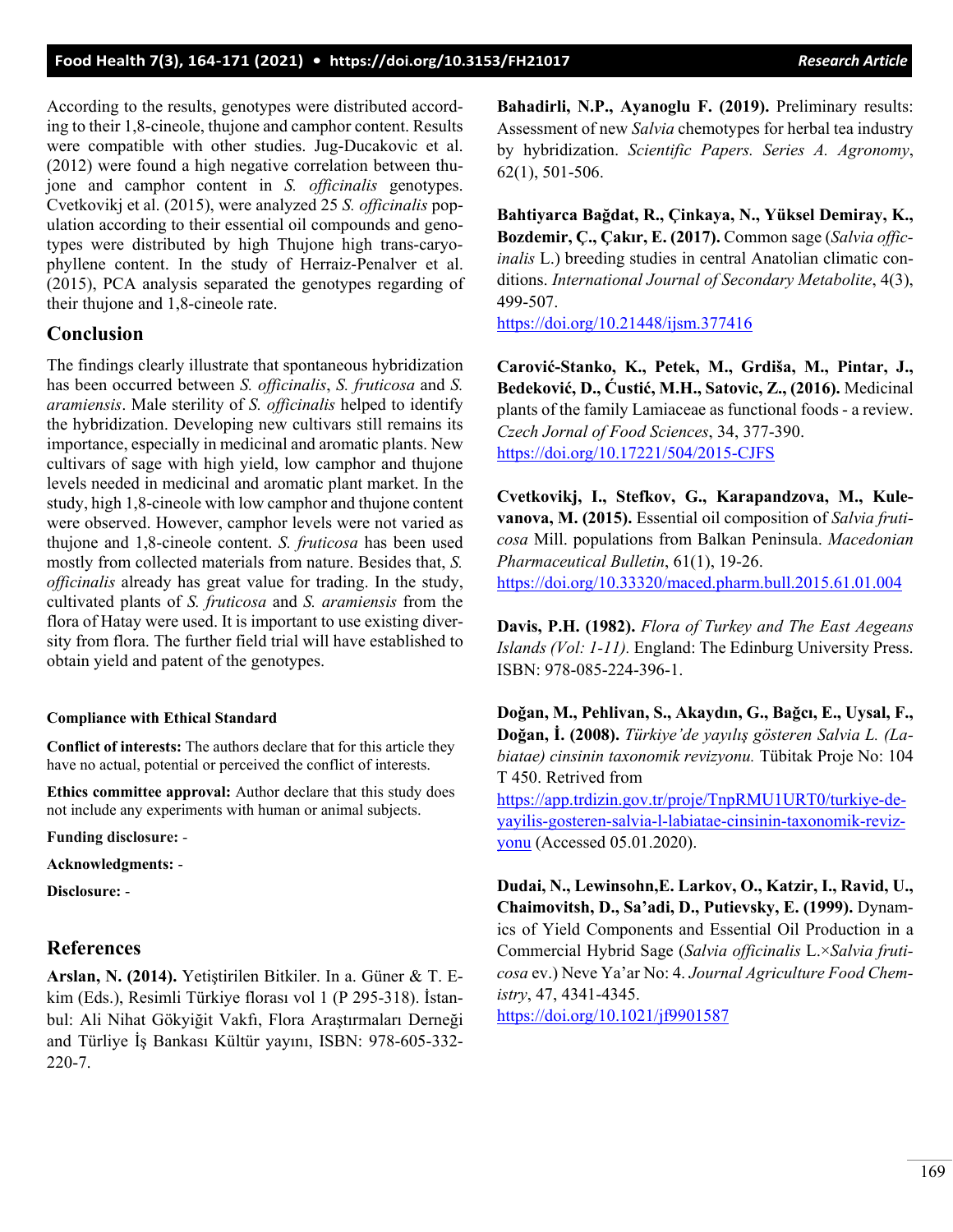*EMA/European Medicines Agency* **(2016).** European Union herbal monograph on *Salvia officinalis* L., folium. In: Committee on Herbal Medicinal Products. Available via EMA. [https://www.ema.europa.eu/en/documents/herbal](https://www.ema.europa.eu/en/documents/herbal-monograph/final-european-union-herbal-monograph-salvia-officinalis-l-folium-revision-1_en.pdf)-monograph/final-european-union-herbal-[monograph](https://www.ema.europa.eu/en/documents/herbal-monograph/final-european-union-herbal-monograph-salvia-officinalis-l-folium-revision-1_en.pdf)-salvia-offici-nalis-l-folium-revision-[1\\_en.pdf](https://www.ema.europa.eu/en/documents/herbal-monograph/final-european-union-herbal-monograph-salvia-officinalis-l-folium-revision-1_en.pdf) (Accessed 01.02.2020).

**Evropi-Sofia, D. (2013).** "Cultivation of plants of the genus *Salvia",* Master Thesis, *Aristotle University Thessaloniki*.

**Exarchou, V., Kanetis, L., Charalambous, Z., Apers, S., Pieters, L., Gekas, V., Goulas V. (2015).** HPLC-SPE-NMR characterization of major metabolites in *Salvia fruticosa* Mill. extract with antifungal potential: relevance of carnosic acid, carnosol, and hispidulin. *Journal of Agricultural Food Chemistry*, 63(2), 457-63. <https://doi.org/10.1021/jf5050734>

**Gonceariuc, M. (2014).** Moldavian medicinal and aromatic plants. *Hop and Medicinal Plants,* 22(1-2), 51-62.

**Haque, M.S., and K.K. Ghoshal, K.K. (1981).** Floral biology and breeding system in the genus Salvia L. Proc. *Proceedings of the Indian National Science Academy*, 5, 716- 724.

**Hedge, I.C. (1982).** *Salvia* L. In P. H. Davis (Ed.), *Flora of Turkey and the East Agean Islands* Vol: 7 (p 400-461). Edinburg, Edinburg University Press. ISBN: 978-085-224-396-1.

**Herraiz-Peñalver, D., Ortiz de Elguea-Culebras, G., Sánchez-Vioque, R., Santana Méridas, O. (2015).** Identification of a hybrid species of sage (*Salvia officinalis* L. × *S. lavandulifolia* subsp. *lavandulifolia*) through the study of the essential oil. *Journal of Essential Oil Research*, 27(5), 363- 372.

<https://doi.org/10.1080/10412905.2015.1031918>

**Jug-Dujakovic, M., Ristic, M., Pljevljakusic, D., Dajic-Stevanovic, Z., Liber, Z., Hnacevic, K., Radic, T., Satovic, Z. (2012).** High diversity of indigenous populations of Dalmatian Sage (*Salvia officinalis* L.) in essential-oil composition. *Chemistry & Diversity*, 9, 2309-2323. [https://doi.org/10.1002/cbdv.20120013](https://doi.org/10.1002/cbdv.201200131)1

**Karik, U., Tunctürk, M. (2019).** Production, trade and future perspective of medicinal and aromatic plants in Turkey. Anadolu, *Journal of AARI*, 26(2), 154-163. <https://doi.org/10.18615/anadolu.660316>

**Kintzios, S.E. (2000).** *Sage: The genus Salvia*. Netherlands: Taylor and Francis, ISBN: 9789058230058. <https://doi.org/10.1201/9780203304556>

**Kusaksiz, G. (2019).** Rare and endemic taxa of Lamiaceae in Turkey and their threat categories. *Journal of Scientific Perspectives*, 3(1), 69-84. <https://doi.org/10.26900/jsp.3.008>

**Linnert, G. (1955).** Die struktur der pacthytanchromosomen in euchromatin und heterochromatin und ihre auswirkung auf die chiasmabildung bei *Salvia*-arten. *Chromosoma*, 7, 90- 128.

<https://doi.org/10.1007/BF00329721>

**Pavlidou, V., Karpouhtsis, I., Franzios, G., Zambetaki, A., Scouras, Z., Mavragani Tsipidou, P. (2004).** Insecticidal and genotoxic effects of essential oils of Greek sage, *Salvia fruticosa*, and Mint, *Mentha pulegium*, on *Drosophila melanogaster* and *Bactrocera oleae* (Diptera: Tephritidae). *Journal of Agricultural and Urban Entomology*, 21(1), 39- 49.

**Putievsky, E., Ravid, U., Diwan-Rinzler, N., Zohary, D. (1990).** Genetic affinities and essential oil composition of *Salvia offcinalis* L., *S. fruticosa* Mill., *S. tomentosa* Mill. and their hybrids. *Flavour and Fragrance Journal*, 5, 121-123. <https://doi.org/10.1002/ffj.2730050213>

**Radosavljević, I., Bogdanović, S., Celep, F., Filipović, M., Satovic, Z., Surina, B., Liber, Z. (2019).** Morphological, genetic and epigenetic aspects of homoploid hybridization between *Salvia officinalis* L. and *Salvia fruticosa* Mill. Scientific Reports 9(3276), 2045-2322. [https://doi.org/10.1038/s41598](https://doi.org/10.1038/s41598-019-40080-0)-019-40080-0

**Rivera, D., Obon, C., Alcaraz, F., Reales, A., Barrena, J.A. (2019).** Typification of *Salvia* x*auriculata* (Labiatea). *Taxon*, 68(2), 1-4. <https://doi.org/10.1002/tax.12068>